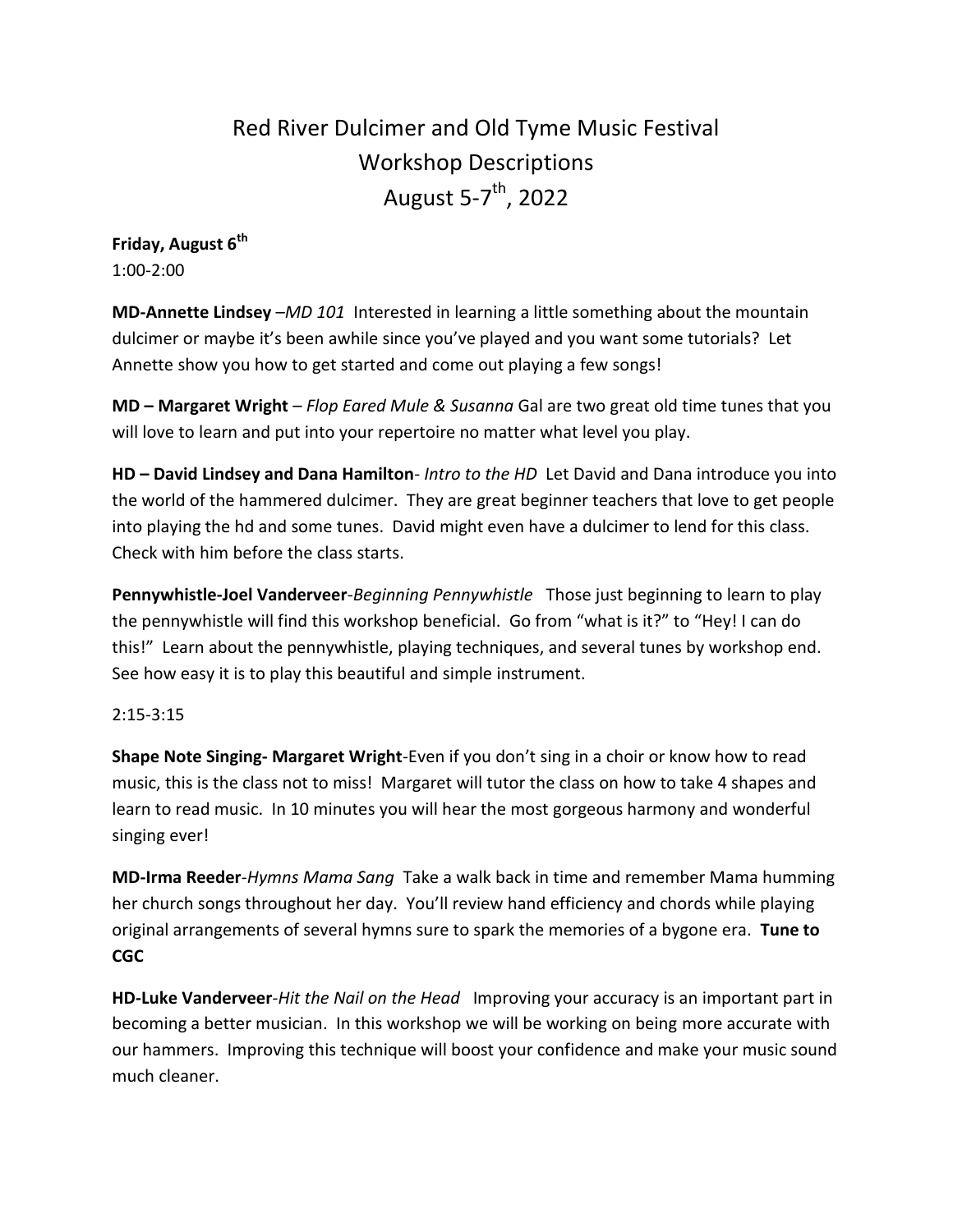Bowed Psaltery-Scott Reeder-*Absolute Beginner* Come learn this easy and haunting instrument that can elevate you and your listeners to otherworldly heights. (Bonus: can make your pets run and small children cry!) Some loaners will be available at the workshop at no charge.

## 4:00-5:00

**MD-Annette Lindsey**-Learn *"Leaving Lismore and Moreton Bay"* 2 tunes that are easy to play and easy on the ear to listen to. Lovely haunting waltzes from lands far off that you will not only love to play but your listeners will love to hear!

**MD-David Ellison**-*Get Those Fingers Dancing* Capo is needed. David has some loaners available Intermediate level

**MD & HD-Linda and Barry Evans**-*Baurentanz* German for "Barn Dance" this is a lovely tune that both hd and md will play together. MD tune to DGD.

**Guitar- Nicholas Vanderveer**-*Fundamental Chords & Basic Music Theory* In order to know what you are playing, you need to know why you are playing it. This workshop will begin with an overview of chords and chord/key families, then delve into the exploration of what chords are and where they come from.

Saturday, August 7<sup>th</sup>

### **9:30-10:30**

**MD-Irma Reeder**-*Celebrating Summertime* Let's enjoy songs that recall warm memories of bright summer days and warm summer nights. We'll explore the background of the compositions, then work through the music. **Tune to CGC**

**MD-Margaret Wright-***Patterns for Fingers: Old Molly Hare & Shortnin Bread* Let Margaret teach you these fun old time tunes. Don't hesitate to come even if you are a beginner.

**HD-Scott Reeder**-*Star of the County Down-Arranging Skills*-Learn the beautiful Irish melody "Star of the County Down" using a strong-arm lead, then discover how to choose additional notes to add rolled chords and harmony to build a pretty accompaniment.

### 11:25-12:25

**MD-Annette Lindsey***-"Down the Brae"* Learn the Scottish Tune "Down the Brae" and how easy it is to play in a minor key just by adding a capo!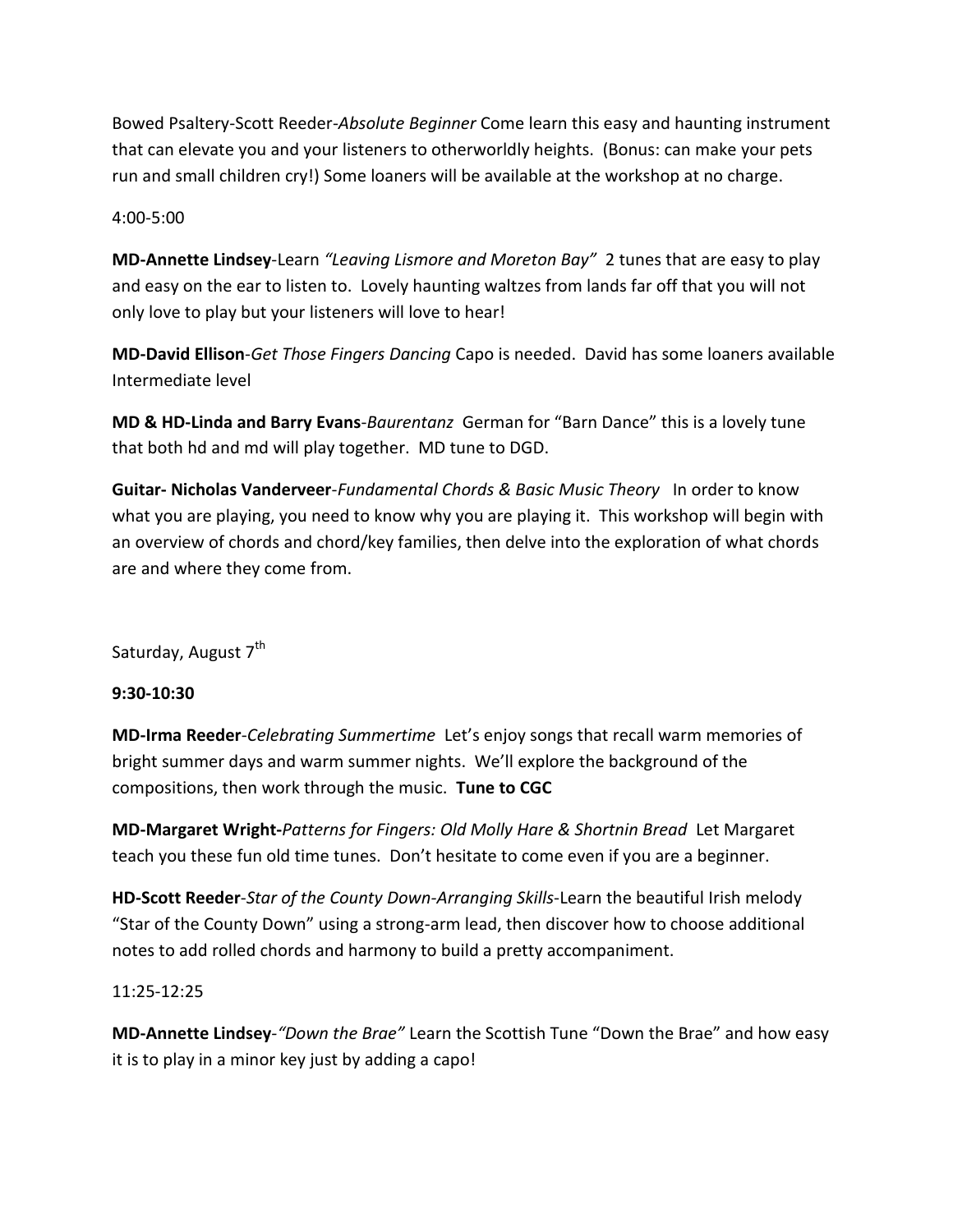**MD-Irma Reeder**-*Playing in Parts* Enjoy playing songs in parts! Discover how this reminds us to focus on timing as we hear how parts are woven together in each arrangement. Explore each part then we'll put them together! **Tune to DAD**

**HD-Vanderveer Brothers-***Putting it All Together! Creating Performance Tunes in a Group Setting* (All Instruments) In this workshop we will go over ideas and techniques for arranging tunes in a group setting. After discussing and demonstrating several concepts that add interest to an arrangement, we will have everybody participate in the arrangement of a tune, based on the players and instruments that attend. So, bring your instruments (all welcome) and get ready to have some fun!

**Ukulele-Scott Reeder**-*Let's Play the Uke* Start playing the ukulele-basic chords and strumming. It's fun … and contagious! Hawaiian shirts are optional!

1:15-2:15

**Fun Toys! Dana and David-** *Fun Rhythm Instruments* Don't have a rhythm instrument with you, that's okay! We have lots! Come have fun using a variety of rhythm toys to play with as Dana and David play toe tapping music! Fun for the whole family!! All instruments welcome

**Bohdran-Irma Reeder**-*Learn the Bohdran and Play Rhythm with the Band!* Let Irma show you the hand technique for playing the Bohdran drum (Irish). Don't have a bohdran? Irma will have substitutes for all. Then join David and Dana!

**HD-Luke Vanderveer**- *Getting Out of the Rut! From Boring to Exciting* Are you stuck in a melodic rut, or you play JUST the melody all the time and it feels like it's boring? You want to play more than just a simple melody, but you don't know what to play? In this workshop I'll give you a handful of ideas that you can implement to make your hammered dulcimer music more enjoyable.

**MD-David Ellison** *Cowboy Songs* Adv. Beg-We will play some great old songs while learning a few chords and tricks along the way.

3:15-4:15

**Let's Sing!** –*Margaret & Annette* Come sing some old time favorites with us. All instruments are welcome. We love harmony also!

**MD- Irma Reeder**-*Christmas All Year 'Round* Love holiday music? Come and enjoy fresh, original arrangements sure to make you want to deck the hall no matter what time of year it is! You'll be looking at hand efficiency and reviewing chords along the way. **Tune DAD**